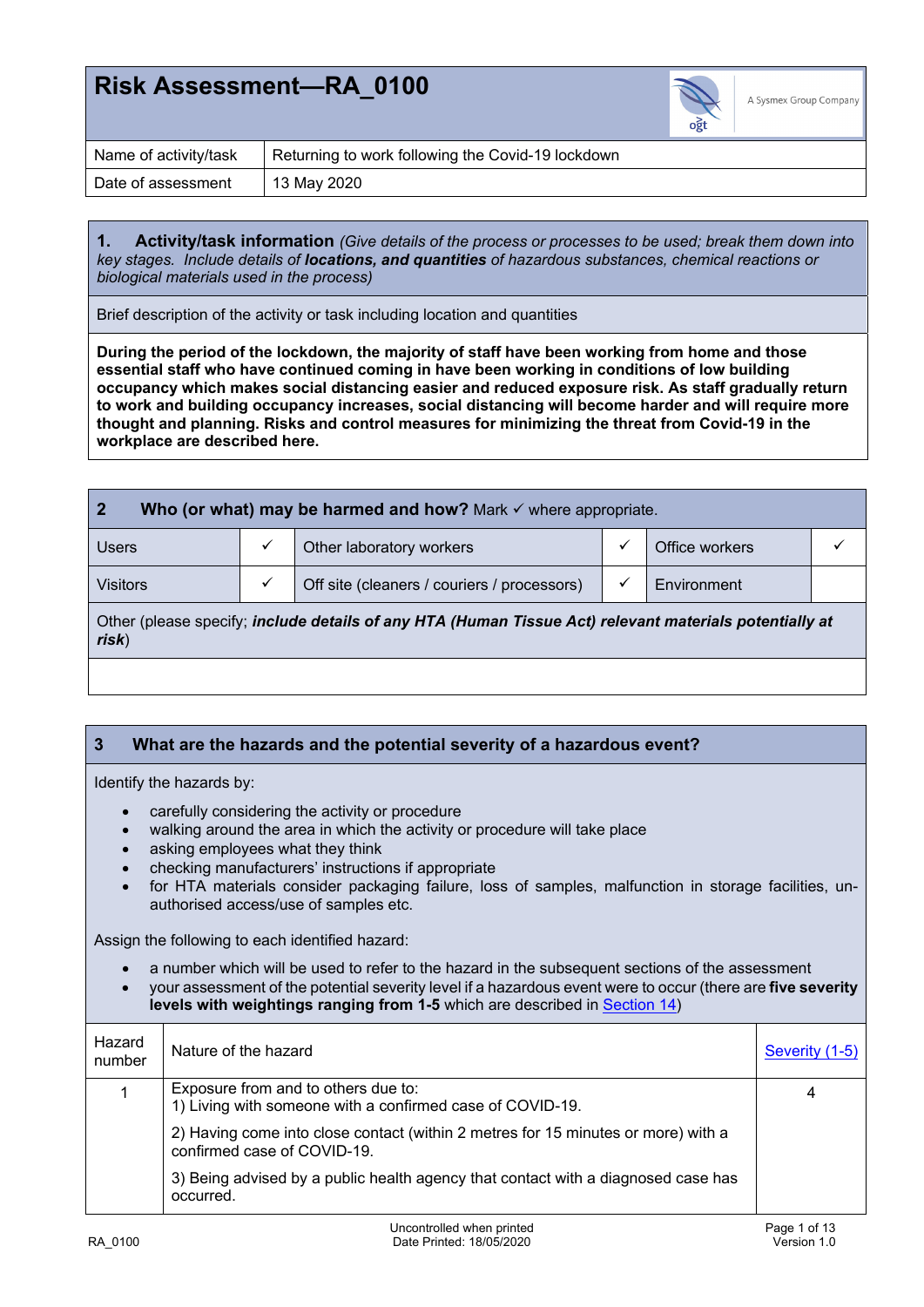

| Name of activity/task | Returning to work following the Covid-19 lockdown |
|-----------------------|---------------------------------------------------|
| Date of assessment    | 13 May 2020                                       |

|               | 4) Working whilst asymptomatic with COVID-19.                                              |   |
|---------------|--------------------------------------------------------------------------------------------|---|
| $\mathcal{P}$ | Suspected case whilst working on site.                                                     | 4 |
| 3             | General travel including foreign travel.                                                   | 4 |
| 4             | Access / egress to site.                                                                   | 4 |
| 5             | Poor hygiene.                                                                              | 4 |
| 6             | Canteen, outside areas and other public areas - exposure from large numbers of<br>persons. |   |
|               | Use of public conveniences, changing facilities and showers.                               | 4 |
| 8             | Behavioural risks                                                                          | 3 |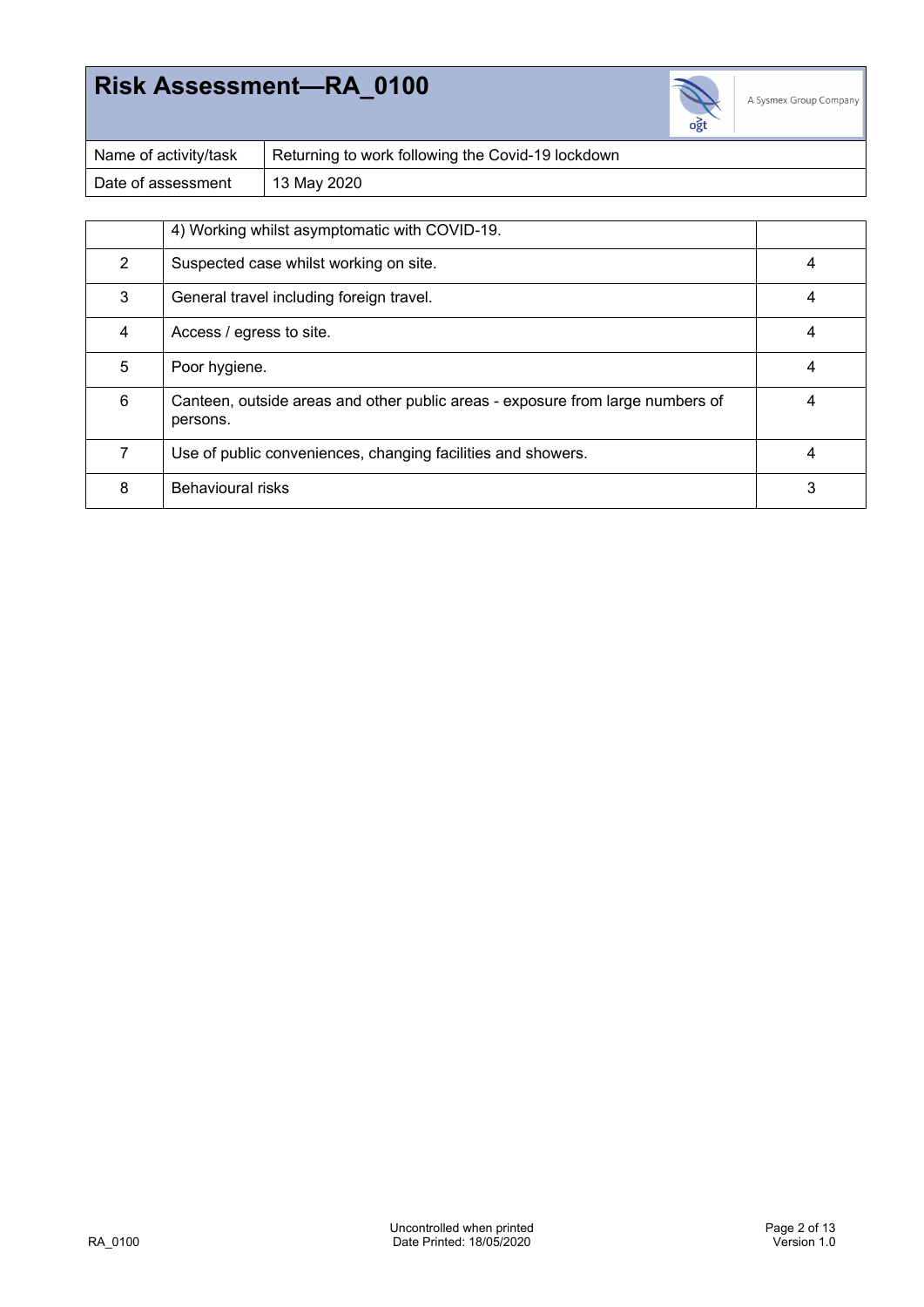

| Name of activity/task | Returning to work following the Covid-19 lockdown |
|-----------------------|---------------------------------------------------|
| Date of assessment    | 13 May 2020                                       |

#### **4 Current control measures**

List each of the identified hazards identified in Section 3 by hazard number and state what measures are already in place to reduce the likelihood of harm or to reduce the severity of harm.

Place one or more measures per row, i.e. a single hazard may have multiple control measures (add rows to the table as necessary).

Assign the likelihood to each control measure using the table in Section 15. Your assessment should consider the likelihood of the hazard causing harm given the control measure you have stated (there are **five likelihood levels with weightings ranging from 1 to 5** which are described in **Section 15**).

**The best way to control any hazard is to follow the 'Hierarchy of Control Measures':** 

| 1. Elimination                 | - Remove it from the process or don't let it onto site. |
|--------------------------------|---------------------------------------------------------|
| 2. Substitution                | - Using a less hazardous substance or form of it.       |
| 3. Isolation                   | - Enclosing the process e.g. in a fume hood.            |
| 4. Use engineering controls    | - Removal of dusts, fumes and vapours via ventilation.  |
| 5. Use Administrative controls | - Planned work practices, training, reducing exposure.  |
| 6. PPE                         | - Eye protection, protective gloves, lab coats.         |
|                                |                                                         |

#### **Carefully consider whether it is feasible to work in a way that removes the hazard.**

| Hazard<br>number | Control measure                                                                                                                                                                                                                                                                                                                                                                                                                                                                                                                                                                                                                                                                                                                                                                                                                                                                                                                                                                                                                                                                                                                                                                                                                                                                                                                                                                                                                                                                                                                                                                                                                                                                                                                                                                                                                                                                                                                                                                                                                                                                                                                                                                                                                                                                        | Likelihood<br>$(1-5)$ |
|------------------|----------------------------------------------------------------------------------------------------------------------------------------------------------------------------------------------------------------------------------------------------------------------------------------------------------------------------------------------------------------------------------------------------------------------------------------------------------------------------------------------------------------------------------------------------------------------------------------------------------------------------------------------------------------------------------------------------------------------------------------------------------------------------------------------------------------------------------------------------------------------------------------------------------------------------------------------------------------------------------------------------------------------------------------------------------------------------------------------------------------------------------------------------------------------------------------------------------------------------------------------------------------------------------------------------------------------------------------------------------------------------------------------------------------------------------------------------------------------------------------------------------------------------------------------------------------------------------------------------------------------------------------------------------------------------------------------------------------------------------------------------------------------------------------------------------------------------------------------------------------------------------------------------------------------------------------------------------------------------------------------------------------------------------------------------------------------------------------------------------------------------------------------------------------------------------------------------------------------------------------------------------------------------------------|-----------------------|
| 1                | • Anyone with exposure to a known case or suffering from typical Covid-19 like<br>symptoms, such as a new persistent dry cough or high fever, should not enter<br>the building. If you have developed these symptoms self-isolate for at least 7<br>days and inform your line manager of your situation on a daily basis and<br>phone 111 if you require professional health advice.<br>Maintain contact with line management and Human Resources (HR) and to<br>$\bullet$<br>follow company policy / guidance.<br>• Stay at home and only attend hospital in an emergency. Do not attend GP<br>surgery and phone NHS line (111) if further advice is required.<br>• Any existing individual risk assessments (disability, young persons or new /<br>expectant mothers) to be reviewed.<br>• Company to ensure extremely vulnerable persons (Solid organ transplant<br>recipients; people with specific cancers: people with cancer who are<br>undergoing active chemotherapy or radical radiotherapy for lung cancer;<br>people with cancers of the blood or bone marrow such as leukaemia,<br>lymphoma or myeloma who are at any stage of treatment; people having<br>immunotherapy or other continuing antibody treatments for cancer; people<br>having other targeted cancer treatments which can affect the immune system,<br>such as protein kinase inhibitors or PARP inhibitors; people who have had<br>bone marrow or stem cell transplants in the last 6 months, or who are still<br>taking immunosuppressive drugs; People with severe respiratory conditions<br>including all cystic fibrosis, severe asthma and severe COPD; People with<br>rare diseases and inborn errors of metabolism that significantly increase the<br>risk of infections (such as SCID, homozygous sickle cell); People on<br>immunosuppression therapies sufficient to significantly increase risk of<br>infection; Women who are pregnant with significant heart disease, congenital<br>or acquired.) are shielding themselves and following their specific medical<br>advice issued to them by the government.<br>Provide constant and updated guidance to all employees and visitors to site to<br>$\bullet$<br>ensure that they follow best practice to avoid contracting or transmitting the | $\overline{2}$        |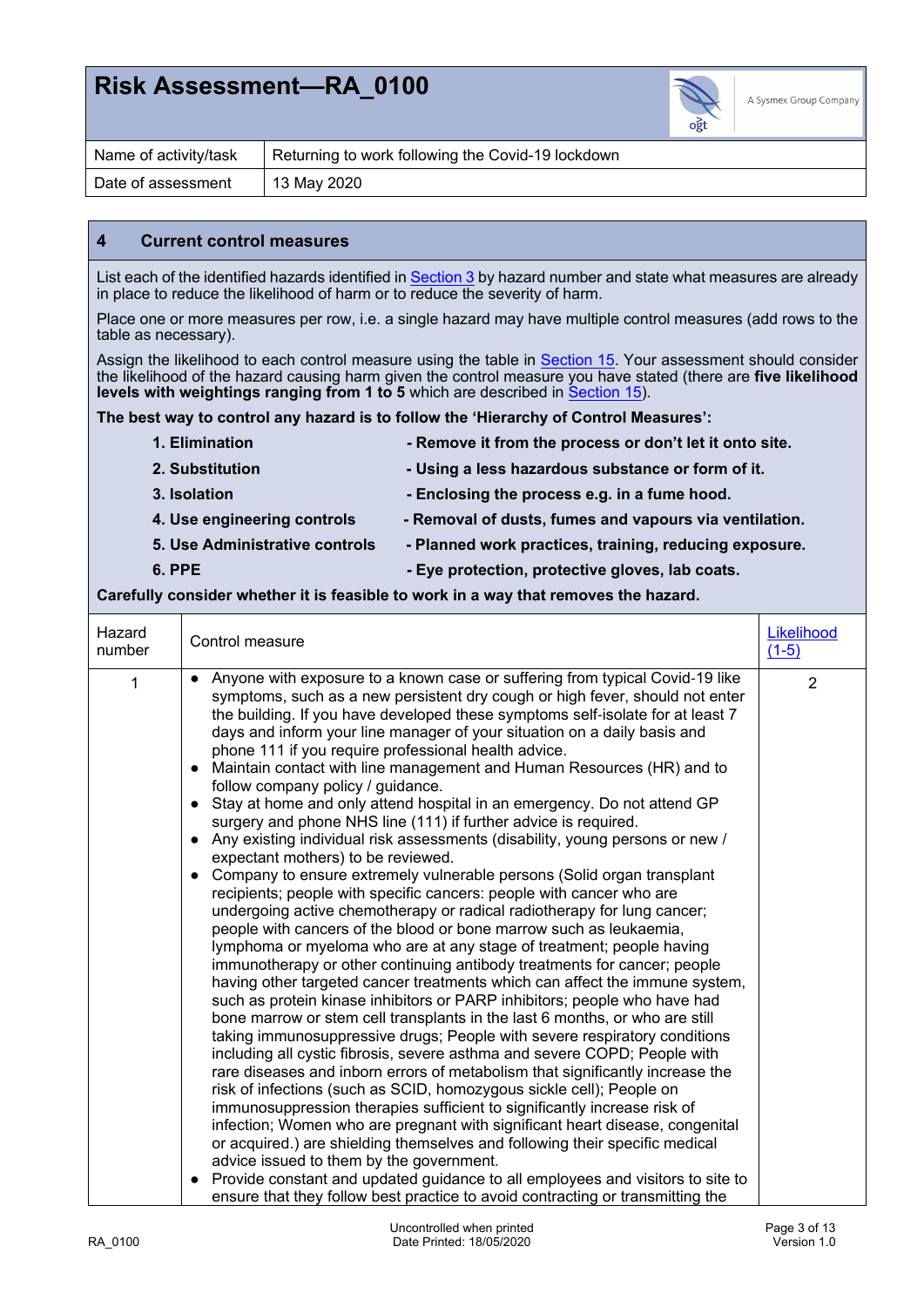

| Name of activity/task | Returning to work following the Covid-19 lockdown |
|-----------------------|---------------------------------------------------|
| Date of assessment    | 13 May 2020                                       |

|                | disease.<br>Provide signage to educate all personnel and visitors on site to use hand<br>$\bullet$<br>sterilisation and hand washing techniques where appropriate.<br>Maintain social distancing of at least 2 metres between all individuals where<br>$\bullet$<br>possible and implement restrictions on use of areas where maintaining social<br>distancing would be difficult.<br>Rearrange workspaces, if necessary, to ensure appropriate social distancing.<br>Ensure that all managers are aware of the symptoms of COVID-19 and that<br>they are instructed to take appropriate steps if they suspect any member of<br>staff to be suffering from COVID-19.                                                                                                                                                                                                                                                                                                                                                                                                                                                                                                                                                                                                                         |                |
|----------------|----------------------------------------------------------------------------------------------------------------------------------------------------------------------------------------------------------------------------------------------------------------------------------------------------------------------------------------------------------------------------------------------------------------------------------------------------------------------------------------------------------------------------------------------------------------------------------------------------------------------------------------------------------------------------------------------------------------------------------------------------------------------------------------------------------------------------------------------------------------------------------------------------------------------------------------------------------------------------------------------------------------------------------------------------------------------------------------------------------------------------------------------------------------------------------------------------------------------------------------------------------------------------------------------|----------------|
| $\overline{2}$ | If a worker develops a high temperature or a persistent cough while at work, they<br>should:                                                                                                                                                                                                                                                                                                                                                                                                                                                                                                                                                                                                                                                                                                                                                                                                                                                                                                                                                                                                                                                                                                                                                                                                 | 3              |
|                | 1) Return home immediately<br>2) Avoid touching anything<br>3) Cough or sneeze into a tissue and put it in a bin, or if they do not have<br>tissues, cough and sneeze into the crook of their elbow.<br>Subsequently, areas frequented by the sick member of staff should be<br>4)<br>deep cleaned with virucidal sprays or wipes by other staff members<br>wearing appropriate PPE.                                                                                                                                                                                                                                                                                                                                                                                                                                                                                                                                                                                                                                                                                                                                                                                                                                                                                                         |                |
|                | They must then follow the guidance on above self-isolation and not return to work<br>until their period of self-isolation has been completed.                                                                                                                                                                                                                                                                                                                                                                                                                                                                                                                                                                                                                                                                                                                                                                                                                                                                                                                                                                                                                                                                                                                                                |                |
| 3              | Do not travel unless you cannot work from home - implement<br>$\bullet$<br>teleconferencing for meetings<br>Please continue to follow any further national government advice provided.<br>$\bullet$<br>Where an occupational health (OH) service provider has been appointed,<br>$\bullet$<br>please seek additional advice through this service if you have concerns.<br>All persons to limit their use of public transport. Where travel is essential,<br>$\bullet$<br>please use private single occupancy where possible.<br>Only essential foreign travel should be undertaken. Upon return, home-<br>$\bullet$<br>isolation for a period of time may be appropriate—to be determined on a case-<br>by-case basis.                                                                                                                                                                                                                                                                                                                                                                                                                                                                                                                                                                       | $\overline{2}$ |
| $\overline{4}$ | Where possible, implement the following practices:<br>Stop all non-essential visitors. If visitor is essential, limit any unnecessary<br>٠<br>movements around the building. Point out the available hand washing areas<br>and hand sanitization points to the visitor and provide guidance on restricted<br>access, social distancing and Coronavirus hygiene whilst on site.<br>Introduce staggered start and finish times for staff to reduce congestion and<br>٠<br>contact at all times.<br>Consider working alternate days or parts of the week in the workplace so that<br>$\bullet$<br>different staff come in on different days. Align with work commitments and<br>priorities.<br>Monitor site access points to enable social distancing - if necessary change<br>$\bullet$<br>the number of access points, either increase to reduce congestion or<br>decrease to enable monitoring.<br>Require all workers to hand sanitize upon entry to the 418 CSP and after<br>$\bullet$<br>visits to all areas outside of the OGT remit.<br>Regularly clean with viricudal wipes common contact surfaces in reception,<br>$\bullet$<br>office, access control and delivery areas e.g. particularly door handles,<br>handrails and communal equipment such as kettles, drinks dispensers and | 1              |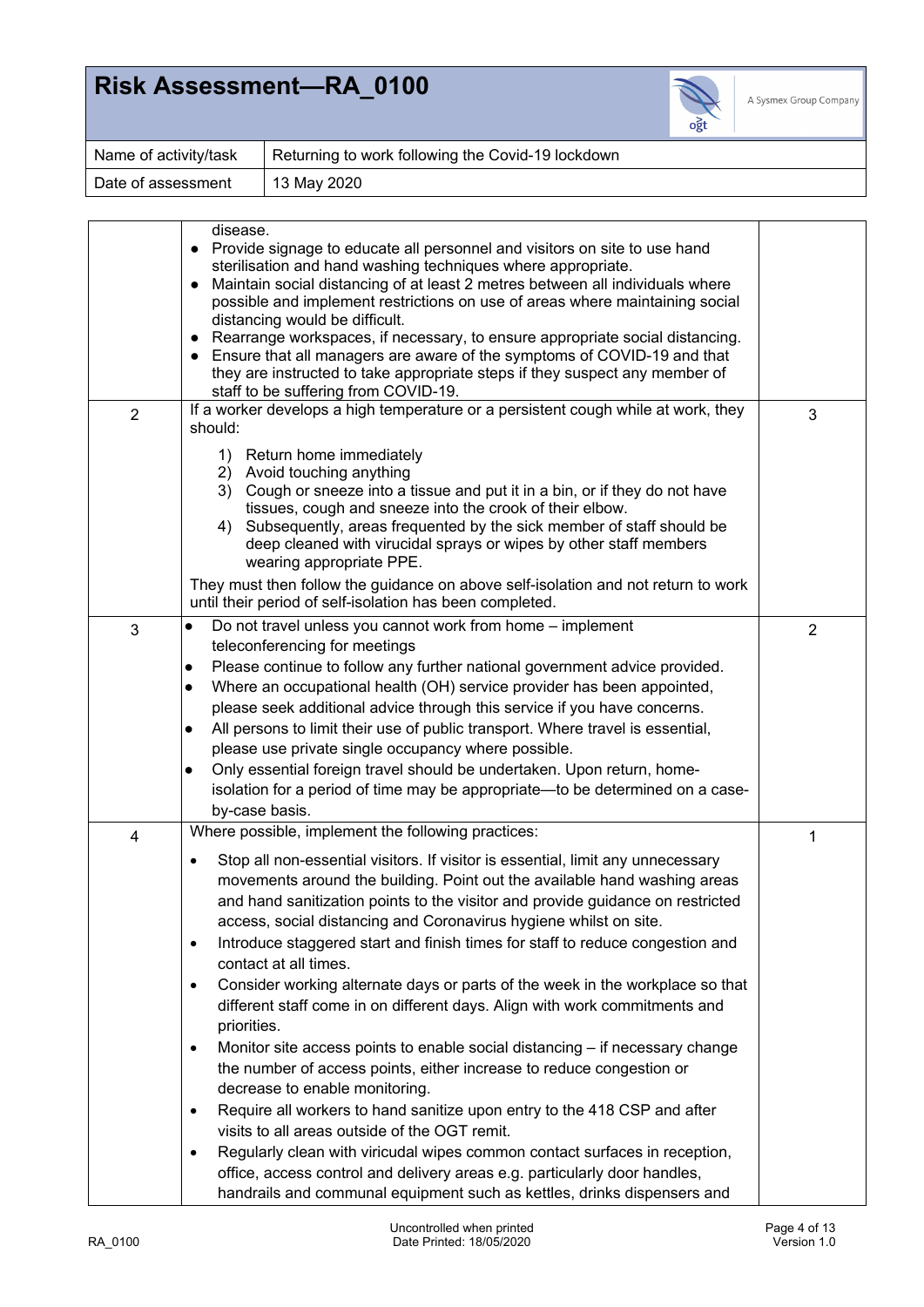

| Name of activity/task | Returning to work following the Covid-19 lockdown |
|-----------------------|---------------------------------------------------|
| Date of assessment    | 13 May 2020                                       |

|   |                        | microwaves.                                                                                                                                                                                                                                                                                                                                                                                               |                |
|---|------------------------|-----------------------------------------------------------------------------------------------------------------------------------------------------------------------------------------------------------------------------------------------------------------------------------------------------------------------------------------------------------------------------------------------------------|----------------|
| 5 | $\bullet$              | Wash your hands thoroughly and regularly. Use soap and water for at least<br>20 seconds. Use alcohol-based hand sanitiser if soap and water is not<br>available and hand washing technique to be adopted as directed by NHS.<br>Avoid touching your face/eyes/nose/mouth with unwashed hands and cover                                                                                                    | 1              |
|   | $\bullet$              | your cough or sneeze with a tissue then throw it in the bin.<br>Regularly clean the hand washing facilities and check soap and sanitiser                                                                                                                                                                                                                                                                  |                |
|   | $\bullet$              | levels.<br>Provide suitable and sufficient rubbish bins for hand towels with regular                                                                                                                                                                                                                                                                                                                      |                |
|   | $\bullet$              | removal and disposal.<br>When disposing of full rubbish bags secure the neck of the bag with a tape or<br>cable tie without compressing the sack contents which would cause potential<br>expulsion of virus laden air into the room.                                                                                                                                                                      |                |
|   | $\bullet$              | Sites will need extra supplies of soap, hand sanitiser, virucidal sprays and                                                                                                                                                                                                                                                                                                                              |                |
|   | $\bullet$              | wipes and paper towels and these should be stored securely.<br>Cleaning service provider will clean all door handles, door push plates and<br>exit/lift buttons in the common areas at the end of every day. Increase levels                                                                                                                                                                              |                |
|   | $\bullet$              | of cleaning of critical areas by cleaning staff.<br>Ensure that cleaning service provider has a business continuity plan in place<br>to cover their own unplanned sickness absences.                                                                                                                                                                                                                      |                |
| 6 | $\bullet$              | The site catering facilities are closed. When they do reopen, it is likely that<br>they will be operated on a 'take away' basis. Please observe social distancing<br>rules when going to purchase food from external facilities.                                                                                                                                                                          | $\overline{2}$ |
|   | $\bullet$              | Payments should be made by contactless card where possible.                                                                                                                                                                                                                                                                                                                                               |                |
|   | $\bullet$              | Social distancing must be maintained during refreshment breaks and only one<br>person can occupy each table in the canteen area at any one time. Staff<br>should be encouraged to spend as little time as possible at the tables so that<br>they are available for other staff when required. Staff should also be<br>encouraged to eat food at their desks where possible. Food should not be<br>shared. |                |
|   | $\bullet$              | Staff must spray and wipe the immediate area of the table and chair where<br>they have eaten with 70% alcohol after finishing. All rubbish should be<br>disposed of before leaving the area.                                                                                                                                                                                                              |                |
|   | $\bullet$              | Any items taken from the weekly fruit delivery should be thoroughly washed<br>before consumption and staff must take care to avoid handling fruit items<br>which they do not intend to eat themselves.                                                                                                                                                                                                    |                |
|   |                        | Bringing in of food items for general consumption (such as sweets, biscuits or<br>chocolate) following holidays or celebrations etc. is not allowed until further<br>notice.                                                                                                                                                                                                                              |                |
|   | $\bullet$<br>$\bullet$ | Staff are encouraged to bring pre-prepared food where possible.<br>All utensils used for eating and drinking must be placed in the dishwasher for<br>cleaning after use. Do not hand wash.                                                                                                                                                                                                                |                |
|   | $\bullet$              | Persons emptying dishwashers must ensure that they sterilise their hands<br>before removing the cleaned utensils.                                                                                                                                                                                                                                                                                         |                |
|   | $\bullet$              | Use of the outside tables and seating represent a risk of infection as these<br>areas could be used by anyone outside of normal working hours. The use of<br>the outside tables and benches is therefore banned until further notice.                                                                                                                                                                     |                |
| 7 | $\bullet$              | Try to restrict the number of people using toilet facilities at any one time. Wash<br>hands before and after using the facilities.<br>Showers should not be used unless it is for decontamination purposes.                                                                                                                                                                                               | $\overline{2}$ |
| 8 | $\bullet$              | Hand washing will be encouraged continuously.                                                                                                                                                                                                                                                                                                                                                             | $\overline{2}$ |
|   |                        | Staff to work remotely and avoid the use of public transport when possible.                                                                                                                                                                                                                                                                                                                               |                |
|   | $\bullet$              | Business travel to be minimised in favour of video conferencing when<br>possible.                                                                                                                                                                                                                                                                                                                         |                |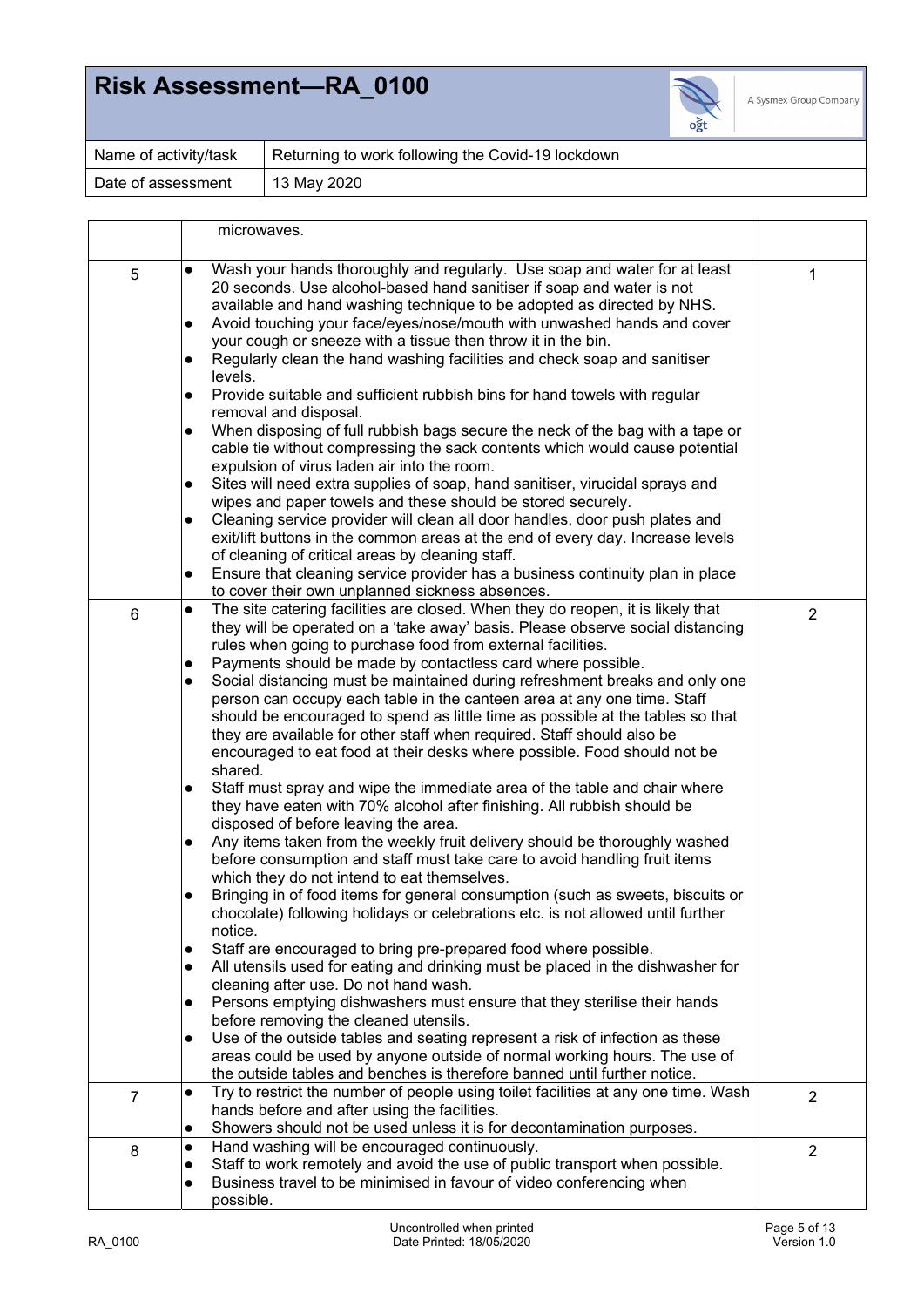

| Name of activity/task | Returning to work following the Covid-19 lockdown |
|-----------------------|---------------------------------------------------|
| Date of assessment    | 13 May 2020                                       |

|  | Hand shaking and any other forms of physical contact is not permitted.                                                                                                                                                                                                                                                                      |  |
|--|---------------------------------------------------------------------------------------------------------------------------------------------------------------------------------------------------------------------------------------------------------------------------------------------------------------------------------------------|--|
|  | Staff to be encouraged to make frequent use of hand sanitizers throughout the<br>building.                                                                                                                                                                                                                                                  |  |
|  | • Provide constant and updated guidance to all employees and visitors to sites<br>to ensure that they follow best practice to avoid contracting or transmitting the<br>disease.                                                                                                                                                             |  |
|  | Provide signage to educate all personnel and visitors on site to use hand<br>sterilisation and hand washing techniques where appropriate.                                                                                                                                                                                                   |  |
|  | Whilst using corridors follow any one-way signage that is put in place to<br>ensure social distancing. Maintain social distancing with other users of the<br>corridors. When entering a corridor or restricted work space do not enter until<br>safe social distancing can be ensured if other persons are using the space at<br>that time. |  |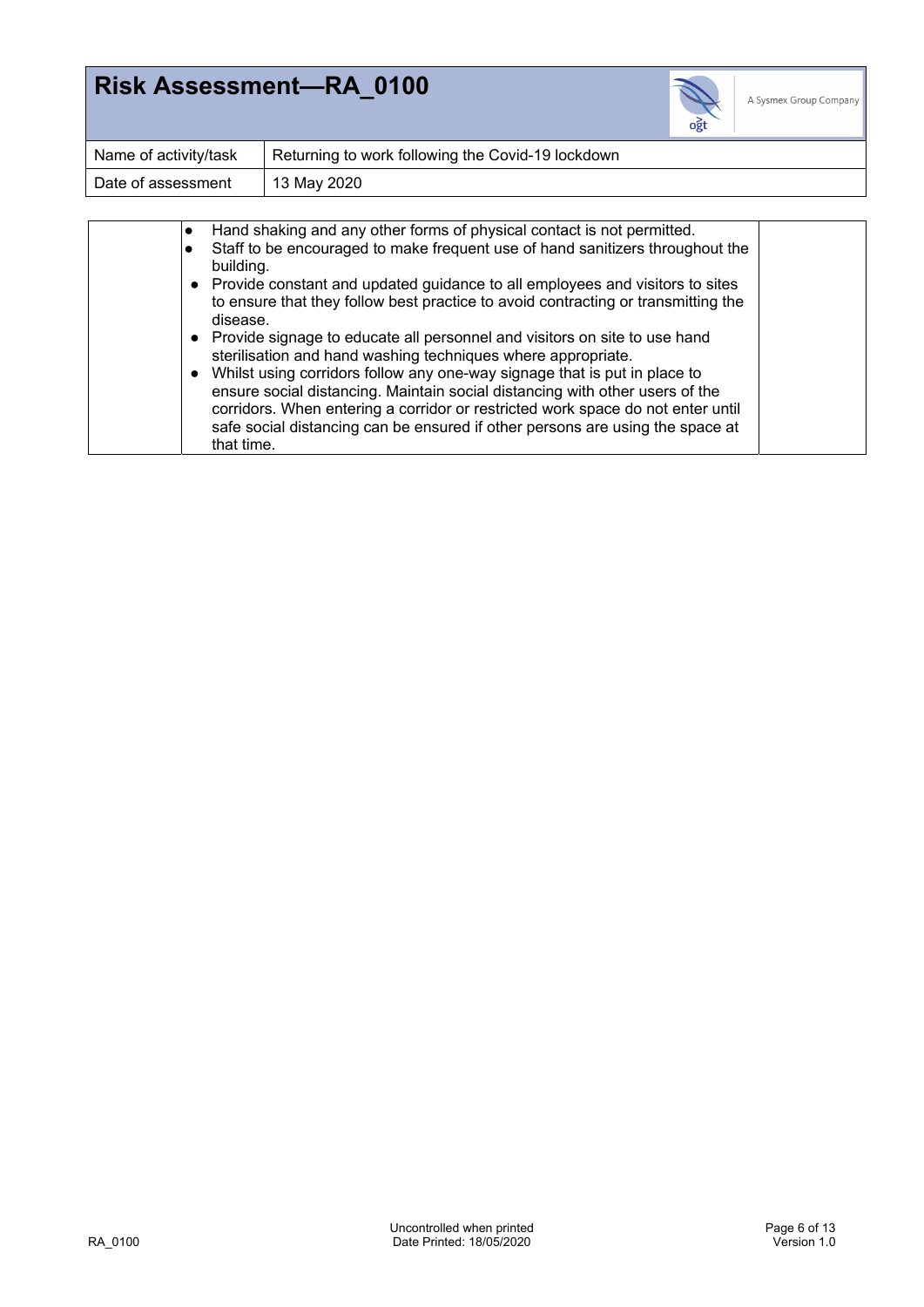

| Name of activity/task | Returning to work following the Covid-19 lockdown |
|-----------------------|---------------------------------------------------|
| Date of assessment    | 13 May 2020                                       |

### **5 What are the current risks after application of the control measures?**

For each of the hazards identified in <u>Section 3,</u> considering the applied control measures from <u>Section 4,</u> assign the risk level using the <u>Risk Score Matrix in Section 16(a)</u> in the table below. There are five risk levels which are determined by multiplying the severity and likelihood scores.

After the completion of the all the risks the highest risk score will determine the risk level and review period.

| Hazard<br>number | Severity       | Likelihood     | <b>Risk</b> | Comment              |
|------------------|----------------|----------------|-------------|----------------------|
|                  | $\overline{4}$ | 2              | 8           | Exposure             |
| $\overline{2}$   | $\overline{4}$ | 3              | 12          | Suspect case on site |
| 3                | $\overline{4}$ | 2              | 8           | Travel               |
| 4                | $\overline{4}$ |                | 4           | Access/egress        |
| 5                | $\overline{4}$ |                | 4           | Poor hygiene         |
| 6                | $\overline{4}$ | $\overline{2}$ | 8           | Food consumption     |
|                  | $\overline{4}$ | 2              | 8           | Bathrooms/showers    |
| 8                | 3              | 2              | 6           | Human behaviour      |

### **6 Additional control measures to further reduce risk of harm**

Are there additional control measures that could reduce the risk further?

List any additional control measures and indicate who is responsible for implementing them and by when. A single hazard may have multiple entries depending on how many additional control measures are applied (add rows to the table if necessary).

| Hazard<br>number | Additional control measure                                                                                                                                               | By whom        | By when    |
|------------------|--------------------------------------------------------------------------------------------------------------------------------------------------------------------------|----------------|------------|
| $\mathcal{P}$    | Investigate whether the contract cleaning provider has a<br>'deep clean' service.                                                                                        | Colin Wheeler  | 15/05/2020 |
| 5                | Review stocks of gloves, ethanol, virucidal wipes, tissues<br>etc.                                                                                                       | Kieron Girling | 15/05/2020 |
| 2                | Review air handling settings in the building to minimize<br>the risk of airborne spread of Covid-19 in the event that<br>there should be an active case in the building. | Colin Wheeler  | 15/05/2020 |

### **7 What are the risks after application of any additional control measures?**

In a similar manner to Section 5, reassess the risk after the application of additional control measures. If no additional measures were applied, the risk will remain as initially assessed. The risk for the activity or task will be the highest level identified.

| Hazard<br>number | Severity | Likelihood | Risk              | Comment        |
|------------------|----------|------------|-------------------|----------------|
|                  | 4        |            | $12 \overline{ }$ | Risk unchanged |
| 5                | 4        |            | 4                 | Risk unchanged |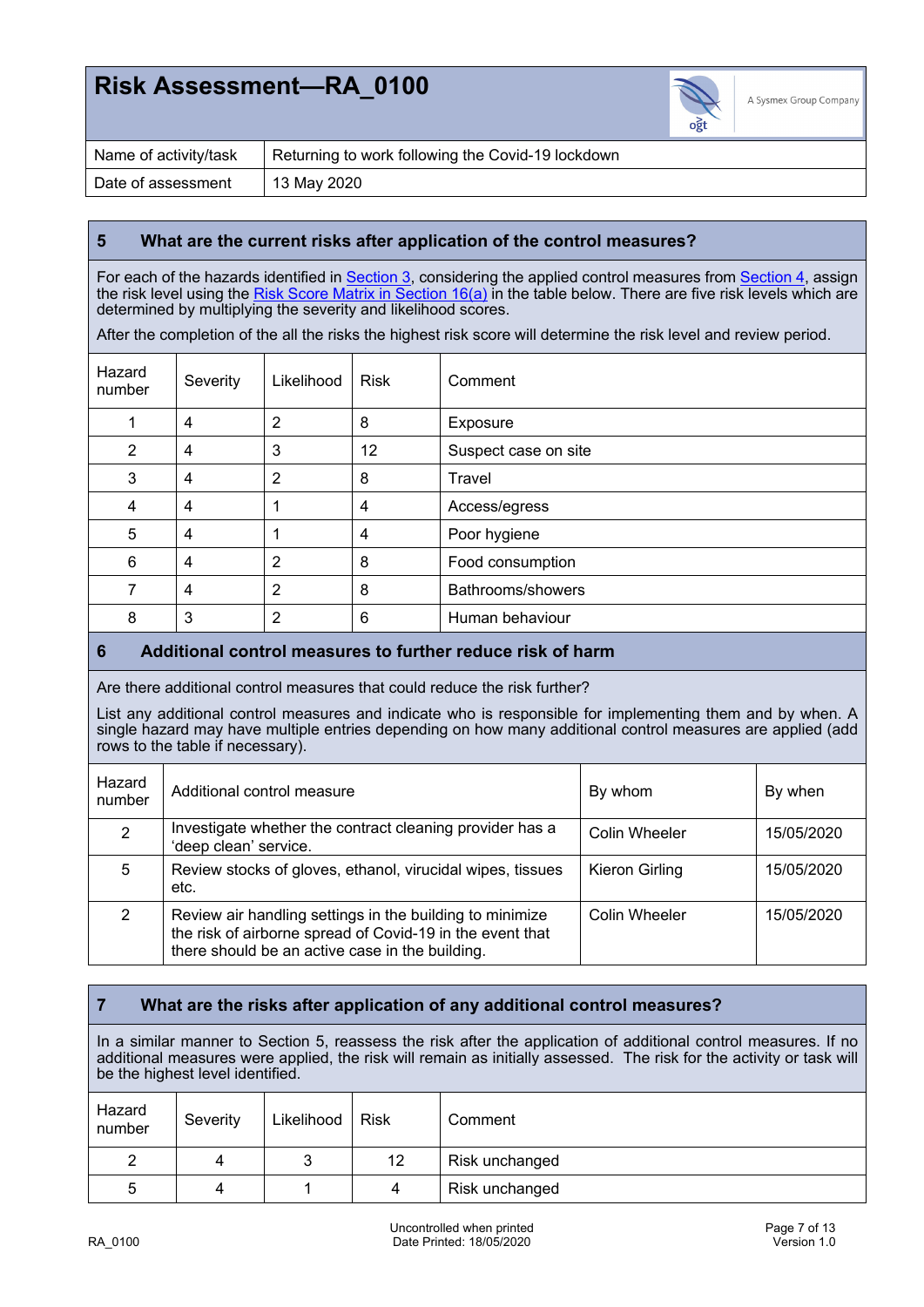

| Name of activity/task | Returning to work following the Covid-19 lockdown |
|-----------------------|---------------------------------------------------|
| Date of assessment    | 13 May 2020                                       |

#### **8 How will the effectiveness of the controls be monitored?**

This may include checking of equipment, review of documentation and training, internal audits.

- Monitoring of the wellbeing of staff. Staff encouraged to immediately report any sickness.
- Constant vigilance by all staff to ensure that colleagues are following the correct social distancing, hygiene and protective measures prescribed in company and Government advice.

#### **9 Procedure in the event of an emergency**

Consider what would happen in case of an emergency. Emergencies include: spills, fire, an accident or someone becoming unwell. Note: Although not emergencies, loss or damage to HTA relevant samples are also reportable using the HTA adverse event form.

If someone onsite were to develop symptoms consistent with possible Covid-19 infection they would be sent home immediately to home isolate until recovered. All surfaces in the work areas that they had been in contact with will be sealed off until they can be deep cleaned by staff wearing appropriate PPE. This will be carried out in a two stage, clean and disinfect, approach using appropriate cleaning solutions such as 70% ethanol, and certified disinfectants such as Microsol. This should follow the normal Laboratory Cleaning Procedure (within P022 Work Environment and Infrastructure) which can be applied to office areas as well.

### **10 Associated documents**

List documents relevant to this assessment and their location, e.g., safety data sheet, associated risk assessments, COSHH assessment, etc.

| <b>Type</b> | <b>Name</b>                                    | Location                               |
|-------------|------------------------------------------------|----------------------------------------|
| P022        | Work Environment and Infrastructure            | iPassport                              |
| QMS<br>P118 | Oxford Operations during the Covid-19 Pandemic | H&S SOPs                               |
|             | Cytocell coronavirus guidelines v1.3           | As circulated to all staff             |
| Guidance    | Coronavirus updates                            | <b>Coronavirus Business Continuity</b> |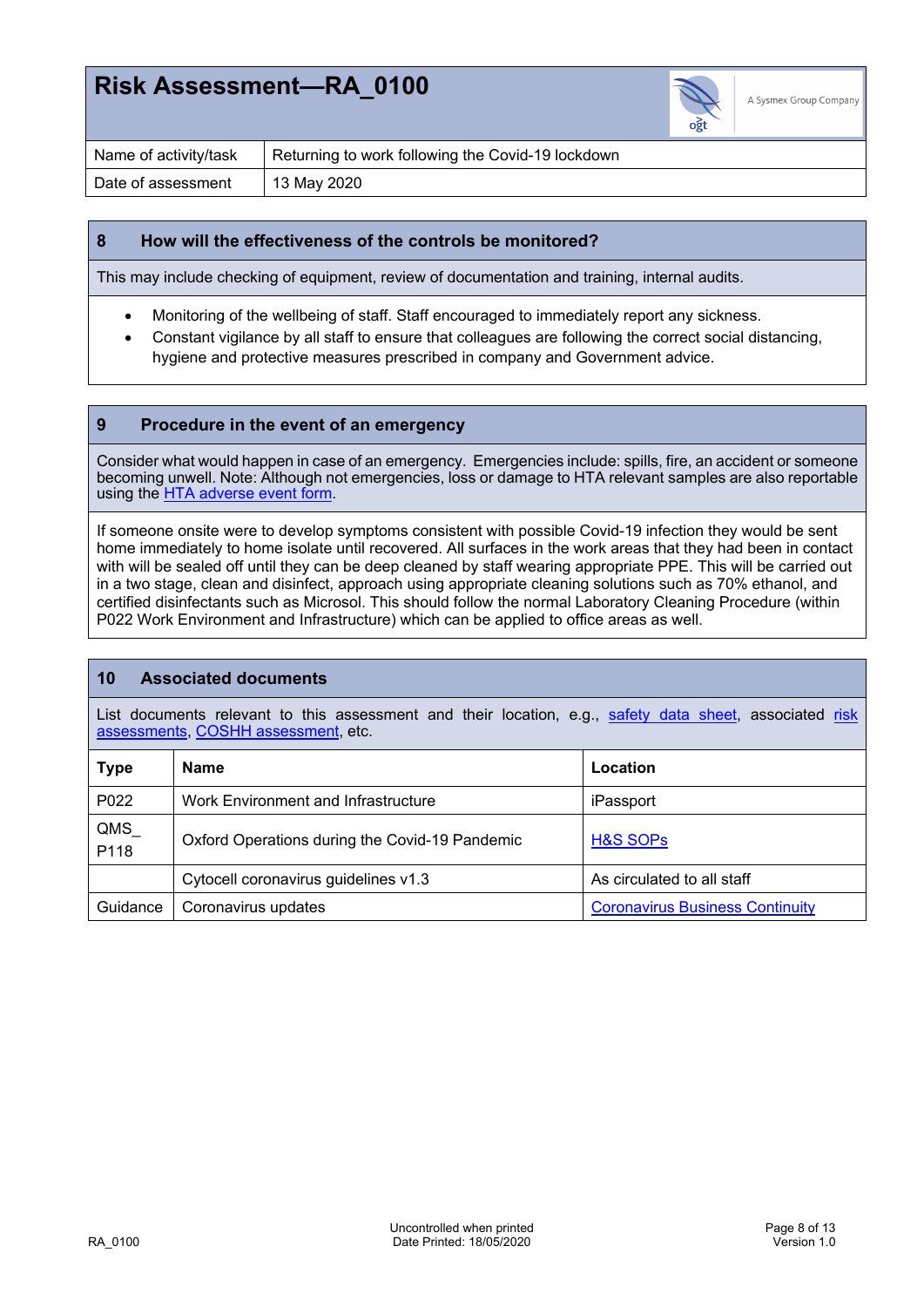

| Name of activity/task | Returning to work following the Covid-19 lockdown |
|-----------------------|---------------------------------------------------|
| Date of assessment    | 13 May 2020                                       |

### **11 Sign off**

The risks associated with the task or activity must be reassessed at an interval indicated by the risk level identified. Maximum intervals before reassessment for each risk level are given below;

| <b>Risk</b>                    | <b>Trivial</b><br>$(1-2)$ | <b>Tolerable</b><br>$(3-6)$ | <b>Moderate</b><br><del>(7-9)</del> | <b>Substantial</b><br>$(10-14)$ | <b>Intolerable</b><br>(245)        |
|--------------------------------|---------------------------|-----------------------------|-------------------------------------|---------------------------------|------------------------------------|
| <b>Interval</b>                | 5 years                   | <del>4 vears</del>          | 3 years                             | 1 year                          | <b>DO NOT</b><br><b>START WORK</b> |
| <b>Assessment compiled by:</b> |                           | <b>Nick Workman</b>         |                                     |                                 |                                    |
| <b>Assessment approved by:</b> |                           | <b>Colin Wheeler</b>        |                                     |                                 |                                    |

A copy of the current risk assessment must be read and understood by every individual carrying out the activity detailed within. An electronic copy of this risk assessment must be stored on the OGT Health and Safety Management System Intranet which is accessible to all users. Printed copies are not controlled and may not be the latest version.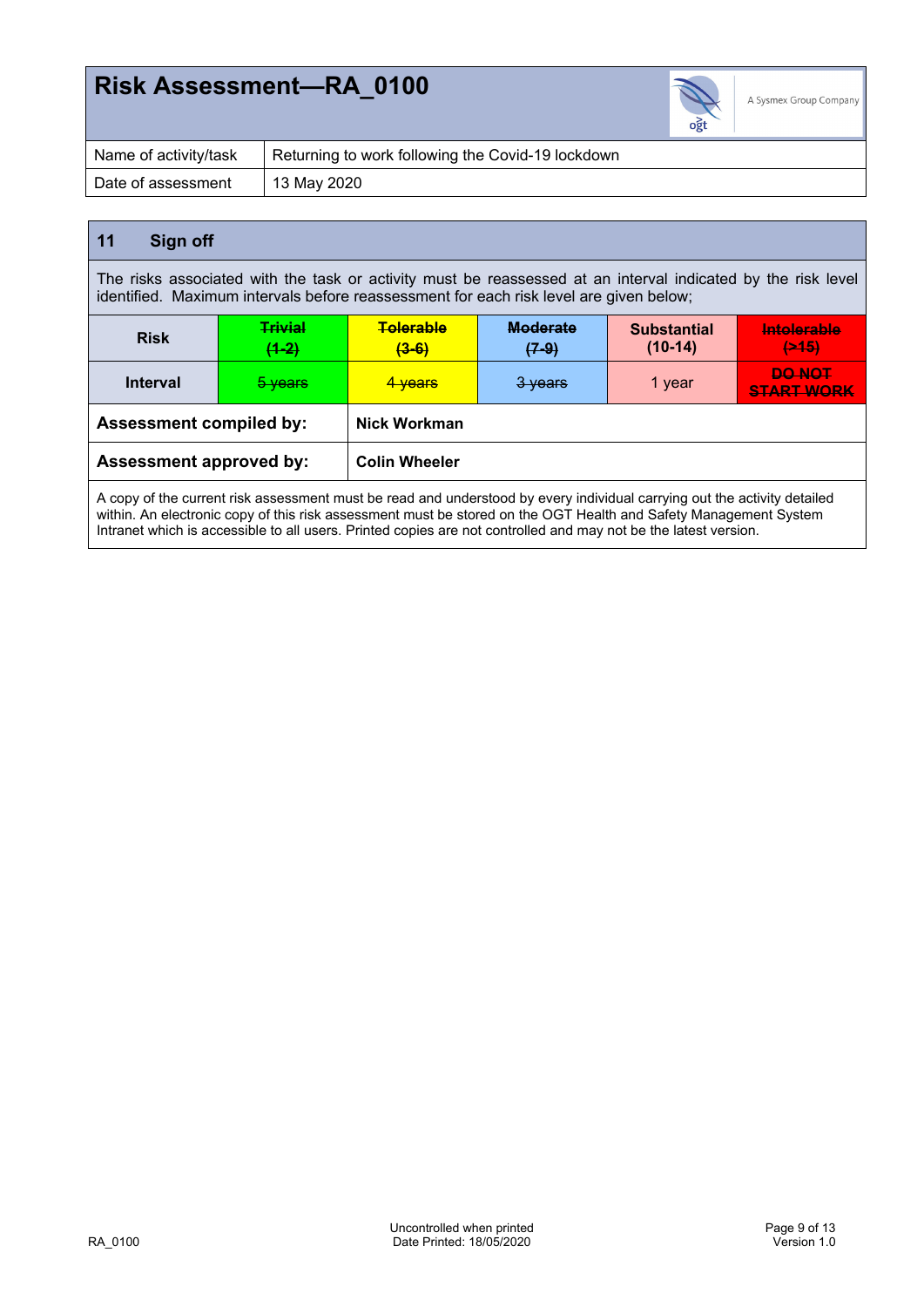

| Name of activity/task | Returning to work following the Covid-19 lockdown |
|-----------------------|---------------------------------------------------|
| Date of assessment    | $13$ May 2020                                     |

#### **12 Risk assessment review process**

Have the control measures been effective in controlling the risk?

Have there been any changes in the procedure or in information available which affect the estimated level of risk from the listed substances?

If required, what changes to the control measures are required?

#### **13 Review sign off** The risks associated with the task or activity have been reassessed, the next maximum interval before reassessment required is given below: **Risk Trivial (1-2) Tolerable (3-6) Moderate (7-9) Substantial (10-14) Intolerable (>15) Interval**  5 years 4 years 3 year 1 year 5 year 5 years 5 years 3 year 3 years 3 years 4 years 5 years 5 years **START WORK Date of review: Assessment reviewed by:**

Reviewers must submit the reviewed document to the Quality Manager for filing on the OGT Health and Safety Management System Intranet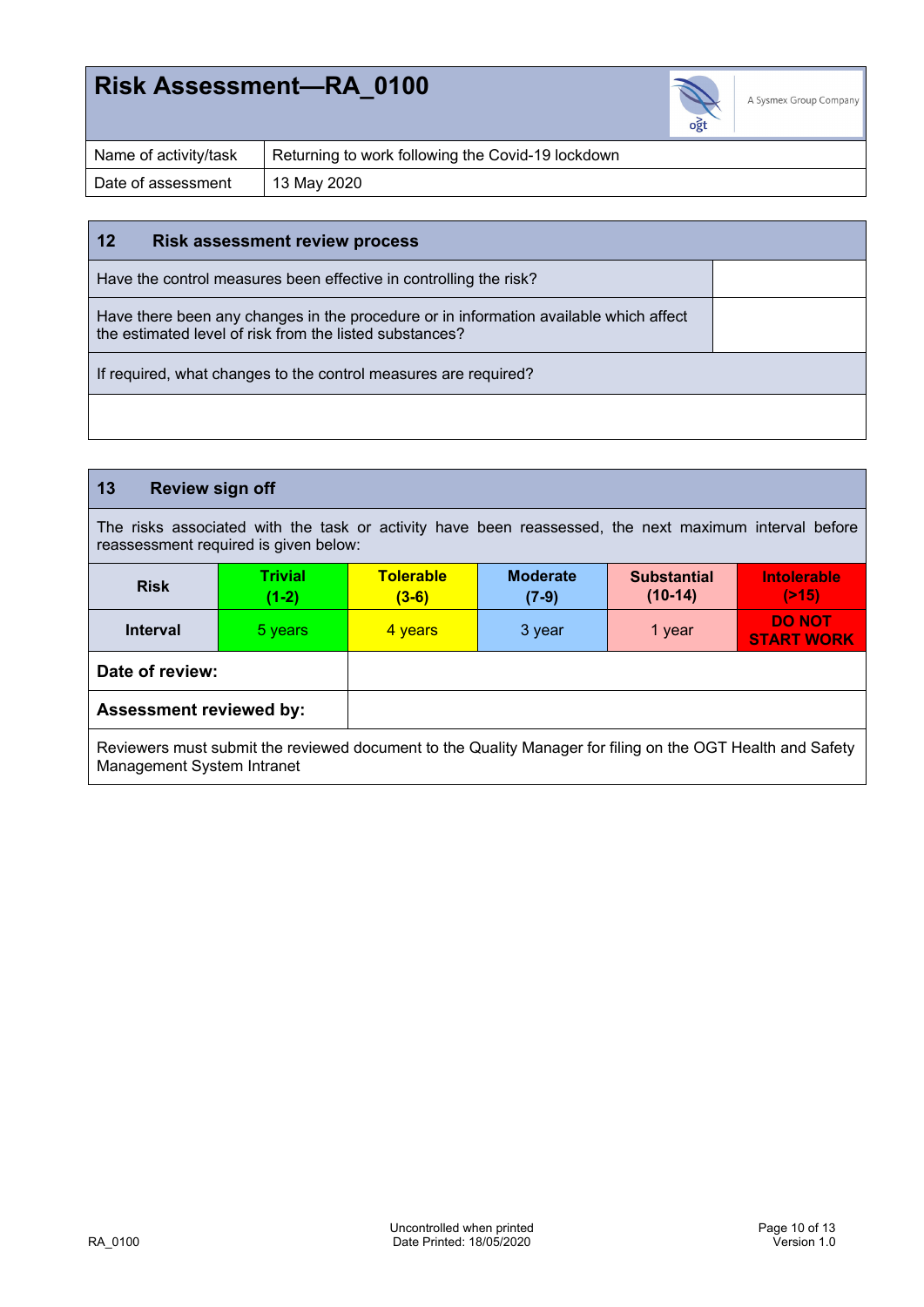

| Name of activity/task | Returning to work following the Covid-19 lockdown |
|-----------------------|---------------------------------------------------|
| Date of assessment    | 13 May 2020                                       |

### **14 Risk Severity (Return to Section 3)**

|                | <b>SEVERITY LEVEL</b>                                                                                                                                                                                                                                           | <b>POSSIBLE EXAMPLES</b>                                                                                                                                                                                                                                                       |  |  |
|----------------|-----------------------------------------------------------------------------------------------------------------------------------------------------------------------------------------------------------------------------------------------------------------|--------------------------------------------------------------------------------------------------------------------------------------------------------------------------------------------------------------------------------------------------------------------------------|--|--|
|                |                                                                                                                                                                                                                                                                 |                                                                                                                                                                                                                                                                                |  |  |
|                | <b>Insignificant injury</b>                                                                                                                                                                                                                                     | Normally insignificant conditions but which could lead to more significant injury if<br>allowed to occur repetitively e.g. headache, dehydration from working in dry<br>atmospheres or hot conditions, neck/back/knee ache from poor posture or<br>awkward working conditions. |  |  |
| $\overline{2}$ | <b>Minor injury</b>                                                                                                                                                                                                                                             | Superficial injuries: cuts, bruises, mild skin irritation. Anything that could be<br>adequately dealt with by a first aider.                                                                                                                                                   |  |  |
| 3              | Significant injury or ill-health requiring time off work or a hospital visit eg. Burns,<br>sprains, strains and short-term muscular-skeletal disorders, cuts requiring<br><b>Significant injury</b><br>stitches, back or neck injuries, broken fingers or toes. |                                                                                                                                                                                                                                                                                |  |  |
| 4              | Broken limbs, amputations, long-term health problems resulting from work or<br>acute illnesses requiring medical treatment, loss of consciousness, serious<br><b>Serious injury</b><br>electric shock, loss of sight, loss of hearing.                          |                                                                                                                                                                                                                                                                                |  |  |
| 5              | <b>Critical injury</b>                                                                                                                                                                                                                                          | Life threatening injury or ill health requiring admission to a critical care unit or<br>rapid medical intervention. Also including longer term adverse events for<br>occupational diseases such as death or critical illness from asbestos related<br>cancer.                  |  |  |
|                |                                                                                                                                                                                                                                                                 |                                                                                                                                                                                                                                                                                |  |  |

| 15                      | <b>Likelihood (Return to Section 4)</b> |                                                                                                                                                                                                                                                      |  |  |  |
|-------------------------|-----------------------------------------|------------------------------------------------------------------------------------------------------------------------------------------------------------------------------------------------------------------------------------------------------|--|--|--|
|                         |                                         |                                                                                                                                                                                                                                                      |  |  |  |
|                         | <b>RISK LEVEL</b>                       | <b>DESCRIPTION</b>                                                                                                                                                                                                                                   |  |  |  |
| 1                       | <b>Highly unlikely</b>                  | Robust control measures are in place already and they do not rely on operator<br>compliance. Control measures are very unlikely to fail. People are rarely in this<br>area or rarely engage in this activity.                                        |  |  |  |
| $\overline{\mathbf{2}}$ | <b>Unlikely</b>                         | Good control measures are in place but they may rely on operator compliance<br>(some room for human error). Controls are unlikely to fail. People are not often in<br>this area or do not often engage in this activity. This situation is unlikely. |  |  |  |
| 3                       | <b>Possible</b>                         | Adequate controls are in place but they rely on personal compliance and could<br>breakdown if not maintained. People are sometimes in this area or sometimes<br>engage in this activity. This situation may sometimes arise.                         |  |  |  |
| 4                       | <b>Likely</b>                           | Inadequate controls are in place and they rely on personal compliance with<br>significant possibility for human error. People are often in this area or often<br>engage in this activity. This situation would be expected to arise sooner or later. |  |  |  |
| 5                       | <b>Very likely</b>                      | Poor or no controls are in place and there is heavy reliance on personal<br>compliance with lots of room for human error. People are routinely in this area or<br>routinely engage in this activity. This situation would arise frequently.          |  |  |  |
|                         |                                         |                                                                                                                                                                                                                                                      |  |  |  |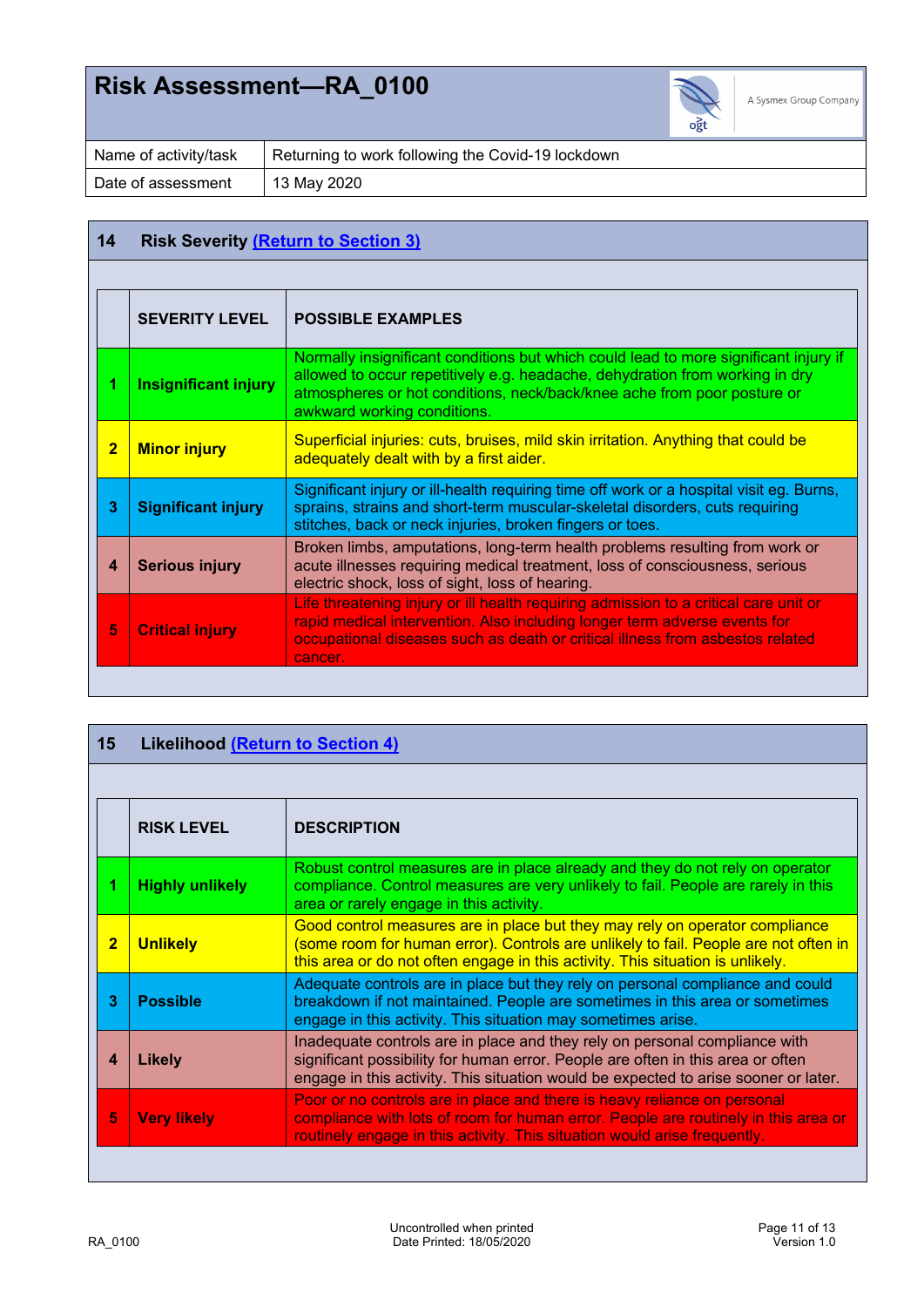

| Name of activity/task | Returning to work following the Covid-19 lockdown |  |  |
|-----------------------|---------------------------------------------------|--|--|
| Date of assessment    | 13 May 2020                                       |  |  |

### **16(a) Guidance/ Risk Score Matrix (Return to Section 5)**

|                    |                        | <b>LIKELIHOOD</b>                  |                         |                         |                      |                           |
|--------------------|------------------------|------------------------------------|-------------------------|-------------------------|----------------------|---------------------------|
|                    |                        | <b>Highly</b><br>improbable<br>(1) | <b>Unlikely</b><br>(2)  | <b>Possible</b><br>(3)  | <b>Likely</b><br>(4) | <b>Very likely</b><br>(5) |
|                    | Insignificant<br>(1)   | 1                                  | $\overline{2}$          | $\overline{\mathbf{3}}$ | $\blacktriangleleft$ | $\overline{\mathbf{5}}$   |
|                    | <b>Minor</b><br>(2)    | $\overline{2}$                     | $\overline{\mathbf{4}}$ | 6                       | $\bf{8}$             | 10                        |
| SEVERITY OF INJURY | Significant<br>(3)     | $\overline{\mathbf{3}}$            | $6\phantom{a}$          | $\boldsymbol{9}$        | 12                   | 15                        |
|                    | <b>Serious</b><br>(4)  | $\overline{\mathbf{4}}$            | $\bf{8}$                | 12                      | 16                   | 20                        |
|                    | <b>Critical</b><br>(5) | $\overline{\mathbf{5}}$            | 10                      | 15                      | 20                   | 25                        |

### **16(b) Actions indicated by risk level (Return to Section 5)**

| 1. No action<br>2. No further assessment required<br>3. Continue to monitor the risk<br>1. Improvement not mandatory                                                                           |
|------------------------------------------------------------------------------------------------------------------------------------------------------------------------------------------------|
|                                                                                                                                                                                                |
| 2. No further assessment required<br>3. Continue to monitor the risk                                                                                                                           |
| 1. Aim to reduce risk by considering additional control measures<br>2. Reassessment may be required<br>3. Continue to monitor the risk                                                         |
| 1. Immediate action needed to reduce the risk<br>2. Additional control measures need to be implemented before work starts<br>3. Reassessment required; continue to monitor risks once approved |
| 1. DO NOT start until risk has been reduced<br>2. Further planning required                                                                                                                    |
|                                                                                                                                                                                                |